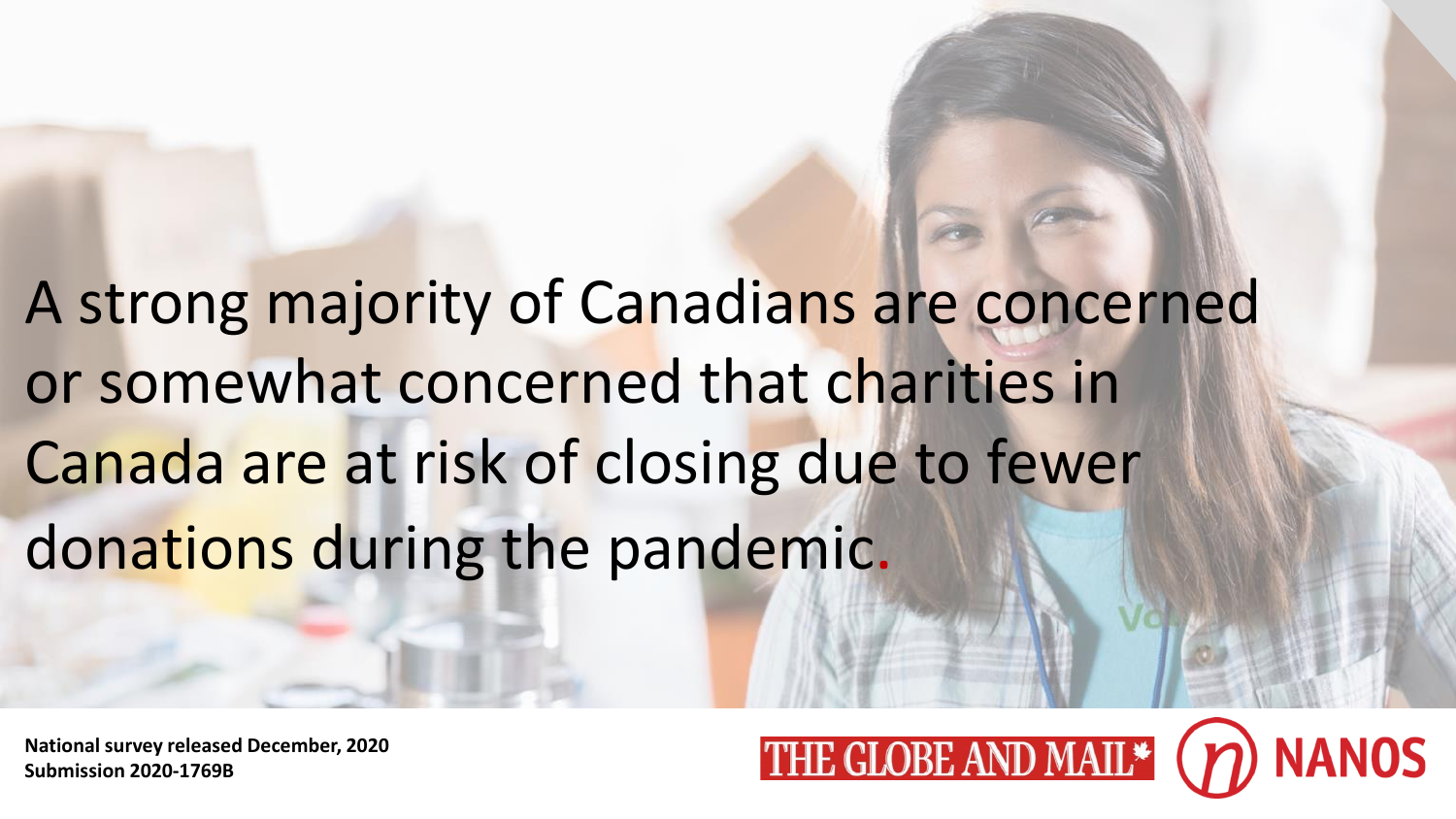## **Canadians' level of concern about charities in Canada at risk of closing due to fewer donations**



\*Weighted to the true population proportion.

\*Charts may not add up to 100 due to rounding.

Source: Nanos Research, RDD dual frame hybrid telephone and online random survey, November 26<sup>th</sup> to 29<sup>th</sup>, 2020, n=1096, accurate 3.0 percentage points plus or minus, 19 times out of 20.

 $\mathbf{Q}$ 

Are you concerned, somewhat concerned, somewhat not concerned or not concerned that charities in Canada are at risk of closing because of fewer donations during the pandemic?

A strong majority of Canadians are concerned (33%) or somewhat concerned (45%) that charities in Canada are at risk of closing due to fewer donations during the pandemic. This cuts across all groups however, women are more likely to be concerned/somewhat concerned about this than men, and older Canadians (55 plus) are more likely to be concerned or somewhat concerned than those under 35. " **"** 

|            | Atlantic  | Quebec    | Ontario   | Prairies  | BC        |
|------------|-----------|-----------|-----------|-----------|-----------|
|            | $(n=110)$ | $(n=236)$ | $(n=354)$ | $(n=229)$ | $(n=167)$ |
| concerned  | 79.8%     | 76.8%     | 79.1%     | 72.9%     | 79.6%     |
| Concerned, | Men       | Women     | 18-34     | 35-54     | 55 plus   |
| Somewhat   | $(n=561)$ | (n=530)   | $(n=220)$ | $(n=410)$ | $(n=466)$ |
|            | 71.2%     | 83.6%     | 71.6%     | 76.9%     | 82.5%     |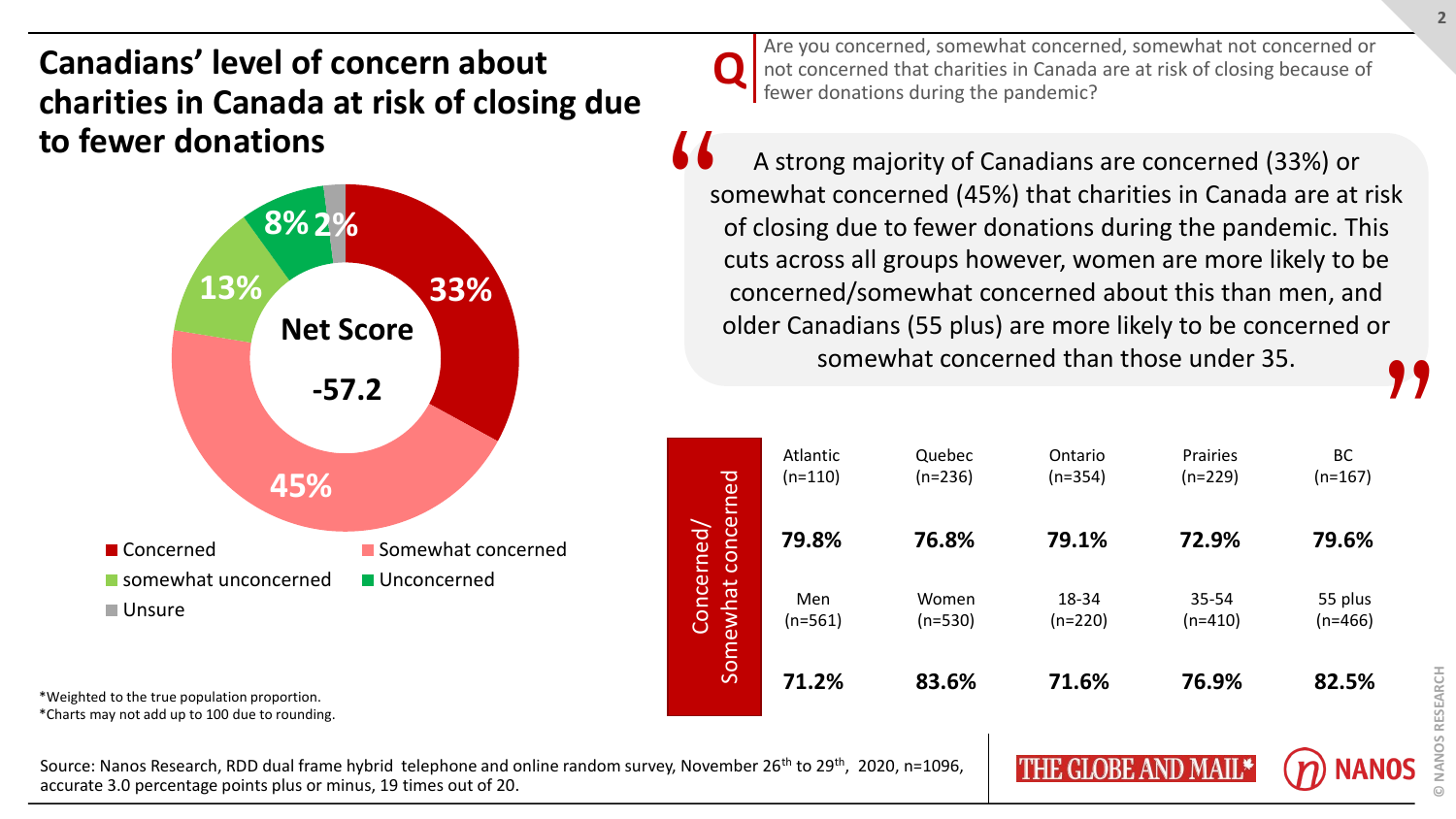TEST

Nanos conducted an RDD dual frame (land- and celllines) hybrid telephone and online random survey of 1,096 Canadians, 18 years of age or older, between November 26th to 29th, 2020 as part of an omnibus survey. Participants were randomly recruited by telephone using live agents and administered a survey online. The sample included both land- and cell-lines across Canada. The results were statistically checked and weighted by age and gender using the latest Census information and the sample is geographically stratified to be representative of Canada.

Individuals randomly called using random digit dialling with a maximum of five call backs.

The margin of error for this survey is  $\pm 3.0$  percentage points, 19 times out of 20.

This study was commissioned by the Globe and Mail and the research was conducted by Nanos Research.

Note: Charts may not add up to 100 due to rounding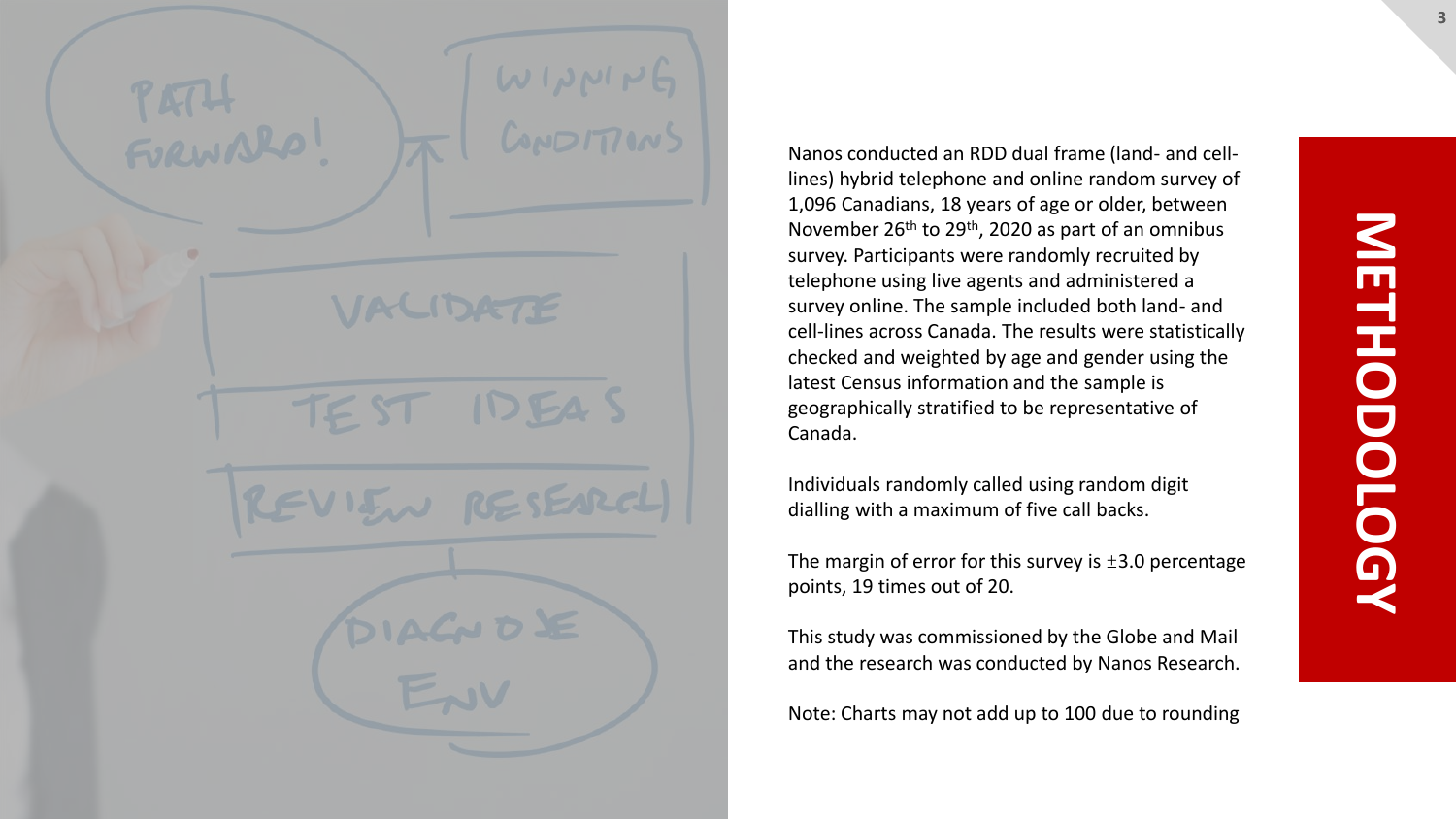| <b>Element</b>                      | <b>Description</b>                                                                                                                                                                                                                                                                                  | <b>Element</b>                       | <b>Description</b>                                                                                                                                                                                                                                          |  |  |  |  |
|-------------------------------------|-----------------------------------------------------------------------------------------------------------------------------------------------------------------------------------------------------------------------------------------------------------------------------------------------------|--------------------------------------|-------------------------------------------------------------------------------------------------------------------------------------------------------------------------------------------------------------------------------------------------------------|--|--|--|--|
| Research sponsor                    | The Globe and Mail                                                                                                                                                                                                                                                                                  | Weighting of Data                    | The results were weighted by age and gender using the latest Census<br>information (2016) and the sample is geographically stratified to ensure a                                                                                                           |  |  |  |  |
| Population and Final Sample<br>Size | 1096 Randomly selected individuals.                                                                                                                                                                                                                                                                 |                                      | distribution across all regions of Canada. See tables for full weighting<br>disclosure                                                                                                                                                                      |  |  |  |  |
| Source of Sample                    | Nanos Hybrid Probability Panel                                                                                                                                                                                                                                                                      | Screening                            | Screening ensured potential respondents did not work in the market<br>research industry, in the advertising industry, in the media or a political                                                                                                           |  |  |  |  |
| Type of Sample                      | Probability                                                                                                                                                                                                                                                                                         |                                      | party prior to administering the survey to ensure the integrity of the data.                                                                                                                                                                                |  |  |  |  |
| Margin of Error                     | $\pm$ 3.0 percentage points, 19 times out of 20.                                                                                                                                                                                                                                                    | <b>Excluded Demographics</b>         | Individuals younger than 18 years old; individuals without land or cell                                                                                                                                                                                     |  |  |  |  |
| Mode of Survey                      | RDD dual frame (land- and cell-lines) hybrid telephone and online omnibus<br>survey                                                                                                                                                                                                                 |                                      | lines, and individuals without internet access could not participate.                                                                                                                                                                                       |  |  |  |  |
| Sampling Method Base                | The sample included both land- and cell-lines RDD (Random Digit Dialed) across<br>Canada.                                                                                                                                                                                                           | Stratification                       | By age and gender using the latest Census information (2016) and the<br>sample is geographically stratified to be representative of Canada.<br>Smaller areas such as Atlantic Canada were marginally oversampled to<br>allow for a minimum regional sample. |  |  |  |  |
| Demographics (Captured)             | Atlantic Canada, Quebec, Ontario, Prairies, British Columbia; Men and Women;<br>18 years and older.<br>Six digit postal code was used to validate geography.                                                                                                                                        | <b>Estimated Response Rate</b>       | Thirteen percent, consistent with industry norms.                                                                                                                                                                                                           |  |  |  |  |
| Fieldwork/Validation                | Individuals were recruited using live interviews with live supervision to validate<br>work, the research questions were administered online                                                                                                                                                         | <b>Question Order</b>                | This was the only question asked on this topic.                                                                                                                                                                                                             |  |  |  |  |
| Number of Calls                     | Maximum of five call backs to those recruited.                                                                                                                                                                                                                                                      |                                      | This was topic two of an omnibus survey. Previous content included the                                                                                                                                                                                      |  |  |  |  |
| Time of Calls                       | Individuals recruited were called between 12-5:30 pm and 6:30-9:30pm local<br>time for the respondent.                                                                                                                                                                                              | <b>Question Content</b>              | COVID-19 pandemic.                                                                                                                                                                                                                                          |  |  |  |  |
| <b>Field Dates</b>                  | November 26th to 29th, 2020                                                                                                                                                                                                                                                                         | <b>Question Wording</b>              | The questions in the preceding report are written exactly as they were<br>asked to individuals.                                                                                                                                                             |  |  |  |  |
| Language of Survey                  | The survey was conducted in both English and French.                                                                                                                                                                                                                                                | Research/Data Collection<br>Supplier | Nanos Research                                                                                                                                                                                                                                              |  |  |  |  |
| Standards                           | Nanos Research is a member of the Canadian Research Insights Council (CRIC)<br>and confirms that this research fully complies with all CRIC Standards including<br>the CRIC Public Opinion Research Standards and Disclosure Requirements.<br>https://canadianresearchinsightscouncil.ca/standards/ | Contact                              | Contact Nanos Research for more information or with any concerns or<br>questions.<br>http://www.nanos.co<br>Telephone: (613) 234-4666 ext. 237<br>Email: info@nanosresearch.com.                                                                            |  |  |  |  |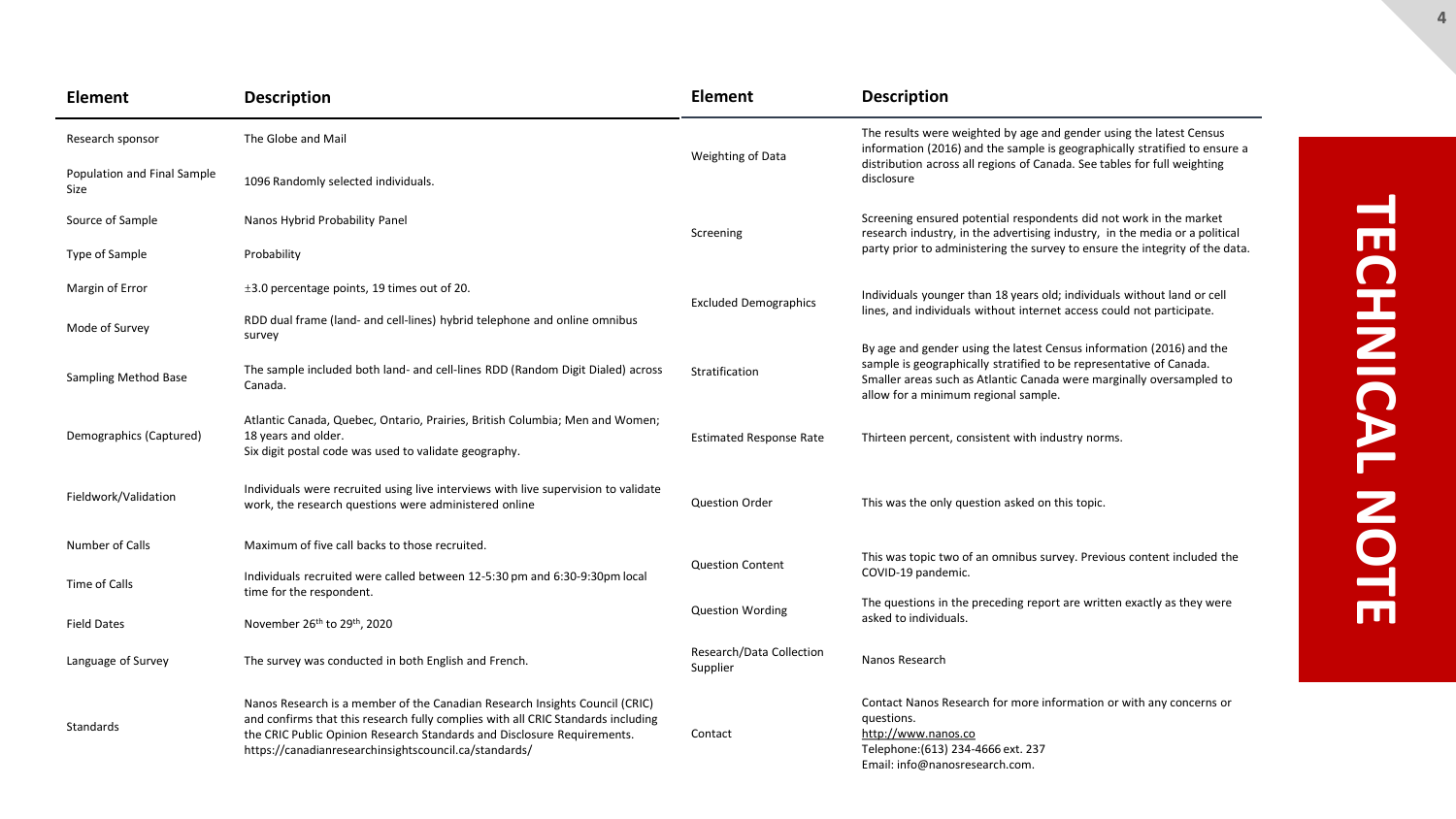

As one of North America's premier market and public opinion research firms, we put strategic intelligence into the hands of decision makers. The majority of our work is for private sector and public facing organizations and ranges from market studies, managing reputation through to leveraging data intelligence. Nanos Research offers a vertically integrated full service quantitative and qualitative research practice to attain the highest standards and the greatest control over the research process. [www.nanos.co](http://www.nanos.co/)

## nanos dimap analytika

| ${\cal D}$ NANOS | dimap |
|------------------|-------|
|------------------|-------|

This international joint venture between [dimap](http://dimap.de/en/HOMEen) and [Nanos](http://nanos.co/) brings together top research and data experts from North American and Europe to deliver exceptional data intelligence to clients. The team offers data intelligence services ranging from demographic and sentiment microtargeting; consumer sentiment identification and decision conversion; and, data analytics and profiling for consumer persuasion. [www.nanosdimap.com](http://www.nanosdimap.com/)

## NANOS RUTHERFORD McKAY & Co.

NRM is an affiliate of Nanos Research and Rutherford McKay Associates. Our service offerings are based on decades of professional experience and extensive research and include public acceptance and engagement, communications audits, and narrative development. [www.nrmpublicaffairs.com](http://nrmpublicaffairs.com/index.html)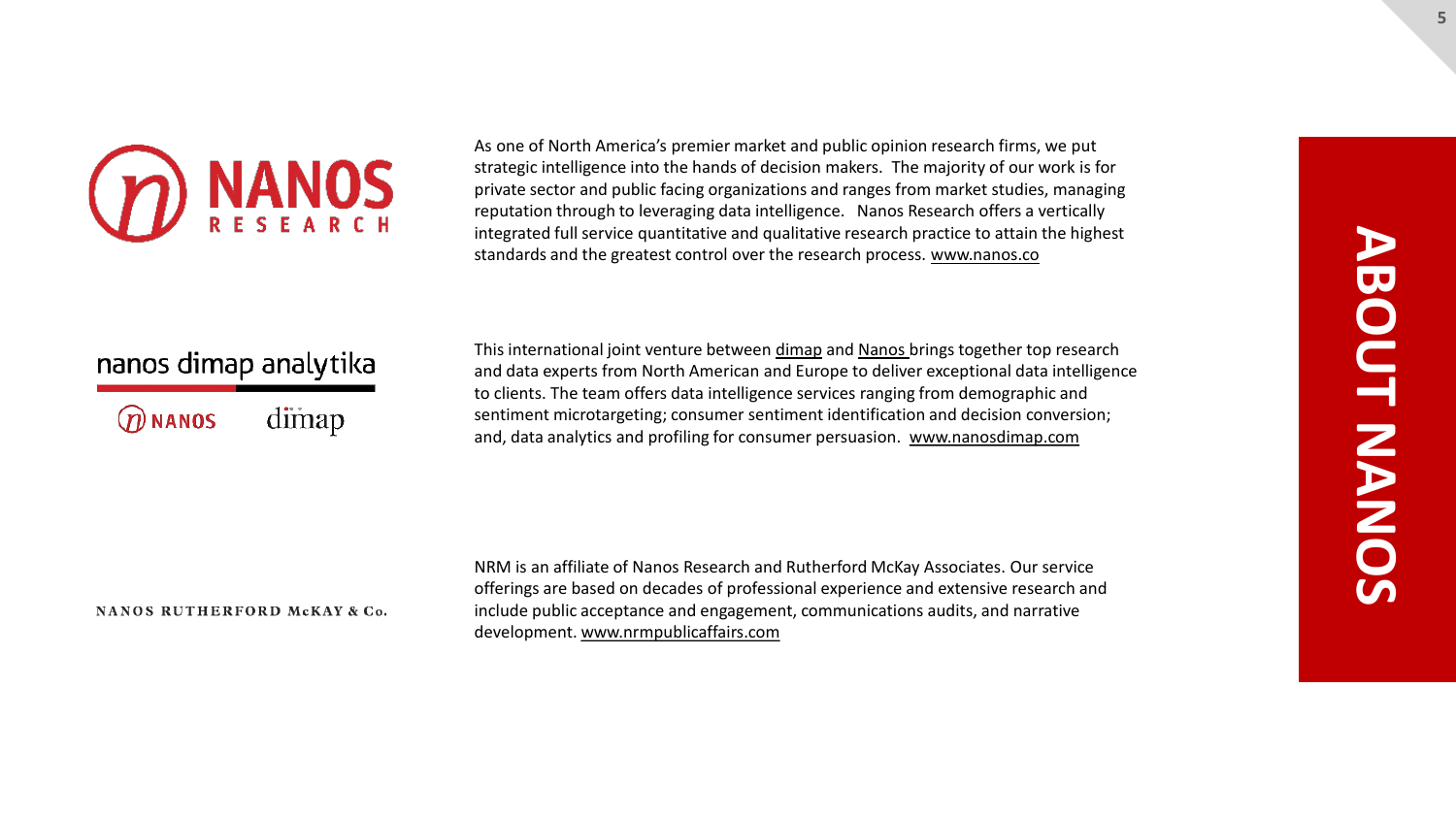